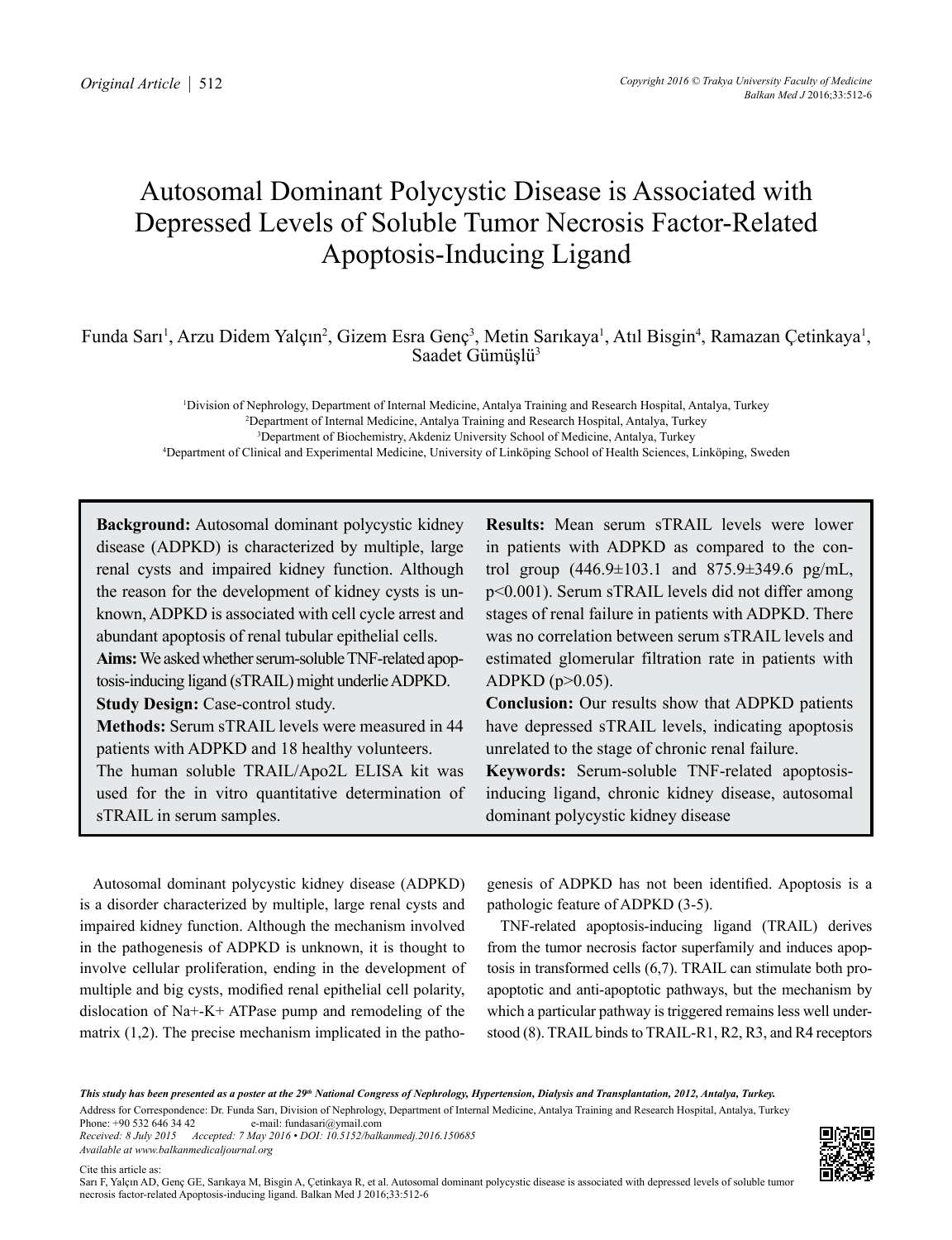and a soluble receptor that it is called osteoprotegerin (9-14). TRAIL-R1 and R2 are death-inducing receptors, and TRAIL-R3, -R4, and osteoprotegerin may act as trap receptors (15).

Although increased levels of apoptosis are observed in human ADPKD (3-5), data regarding sTRAIL levels in patients with chronic renal failure are limited (16). To our knowledge, no previous study evaluated circulating sTRAIL levels in patients with ADPKD. We therefore investigated the circulating sTRAIL in patients with ADPKD and the relationship between serum sTRAIL levels and severity of renal failure in these patients.

## **MATERIALS AND METHODS**

The study was approved by the local ethics committee and was performed in appropriate with the ethical rules of the Declaration of Helsinki. Inform consent was taken from all patients. A total of 44 patients with ADPKD (22 males, 22 females, mean age  $56.7 \pm 12.1$  years) who had been diagnosed by modified Ravine criteria and a positive family history of ADPKD were included in the study, with 18 healthy volunteers as a control group (9 male, 9 female, mean age:  $57.8 \pm 14.5$  years) were included in this study. The healthy subjects with comparable gender, age and body mass index were enrolled to study as a control group. Subjects with diabetes mellitus, obesity, dyslipidemia, coronary artery disease, cerebrovascular disease, peripheral arterial disease, malignancy, smoking history were excluded from the study.

Glomerular filtration rate (GFR) values were measured by dhronic kidney disease epidemiology collaboration (CKD-EPI) formulation (17). The patients were classified by chronic kidney disease (CKD) stages consequently to the Kidney Disease Outcomes Quality Initiative (KDOQI) guidelines (18).

The human soluble TRAIL/Apo2L ELISA kit (ReproTech; New Jersey, USA) was used for the in-vitro quantitative determination of sTRAIL in serum samples. All the clinical follow-up markers including blood urea nitrogen, serum albumin, creatinine, uric acid, calcium, chloride and C-reactive protein were also evaluated by clinical biochemistry diagnostic laboratory kits.

### **Statistical analysis**

The results were evaluated statistically using the Statistical Package for the Social Sciences (SPSS Corp.; version 16.0, Chicago, IL, USA). Continuous variables are shown as mean±standard deviation; categorical variables are shown as frequency and percentage. Normal distribution was evaluated by Shapiro Wilk's test. According to the presence of normal

distribution of the parameters, for the analysis of continuous variables the Mann-Whitney U test and t-test (independent samples t-test) were used. One-way ANOVA and Kruskal Wallis tests were used for comparisons of age and sTRAIL by stage. Pearson and Spearman's rho tests were used for correlation analysis. With 95% confidence interval, a p value less than 0.05 was considered to be statistically significant.

## **RESULTS**

Mean age was similar in patients with ADPKD and the control group  $(56.7 \pm 12.1$  and  $57.8 \pm 14.5$  years,  $p > 0.05$ ). Mean serum sTRAIL levels were lower in patients with AD-PKD than control group  $(446.9 \pm 103.1$  and  $875.9 \pm 349.6$  pg/ mL, p<0.001) (Table 1).

In patients with ADPKD, mean hemoglobin level was 12.7 $\pm$ 1.4 g/dL; serum creatinine level was 4.0 $\pm$ 3.7 mg/dL; serum albumin level was  $4.2\pm0.9$  g/dL; C-reactive protein level was 1.8±0.5 mg/L; GFR level was 36.1±24.0 mL/min (Table 1).

There was negative correlation between serum sTRAIL levels and hemoglobin in patients with ADPKD (r=-0.348, p=0.02). There was no correlation between serum sTRAIL levels and the other parameters (age, GFR, serum creatinine, serum albumin, C-reactive protein) (Table 2). Serum sTRAIL levels did not differ with stages of renal failure in patients with ADPKD (Table 3).

**TABLE 1.** Characteristics of patients with ADPKD and HV

|                                      | <b>ADPKD</b><br>$(n=44)$ | HV<br>$(n=18)$    | p       |  |
|--------------------------------------|--------------------------|-------------------|---------|--|
| Age (years)                          | $56.7 \pm 12.1$          | $57.8 \pm 14.5$   | 0.471   |  |
| Female, No $(\% )$                   | $22(50\%)$               | $9(50\%)$         | 0.955   |  |
| Male, No $(\%)$                      | $22(50\%)$               | $9(50\%)$         | 0.930   |  |
| Body Mass Index (kg/m <sup>2</sup> ) | $28.21 \pm 5.34$         | $27.37\pm4.31$    | 0.400   |  |
| Hemoglobin (g/dL)                    | $12.7 \pm 1.4$           | $13.9 \pm 0.9$    | 0.250   |  |
| Creatinine $(mg/dL)$                 | $4\pm3.7$                | $0.77 \pm 0.2$    | < 0.001 |  |
| eGFR $(ml/min/1.73m2)$               | $36.1 \pm 24$            | $98.1 \pm 10.7$   | < 0.001 |  |
| Calcium $(mg/dL)$                    | $8.9 \pm 2.3$            | $9.37 \pm 0.39$   | 0.095   |  |
| Phosphate $(mg/dL)$                  | $4.51 \pm 1.7$           | $4.0 \pm 0.67$    | 0.089   |  |
| Parathyroid hormone (pg/mL)          | $162.3 \pm 268.9$        | $47.7 \pm 12.3$   | < 0.001 |  |
| Albumin $(g/dL)$                     | $4.2 \pm 0.9$            | $4.6 \pm 0.28$    | 0.150   |  |
| Serum sTRAIL (pg/mL)                 | $446.9 \pm 103.1$        | $875.9 \pm 349.6$ | < 0.001 |  |

HV: healthy volunteers; ADPKD: autosomal dominant polycystic kidney disease; eGFR: estimated Glomerular filtration rate; sTRAIL: soluble TNF-related apoptosis inducing ligand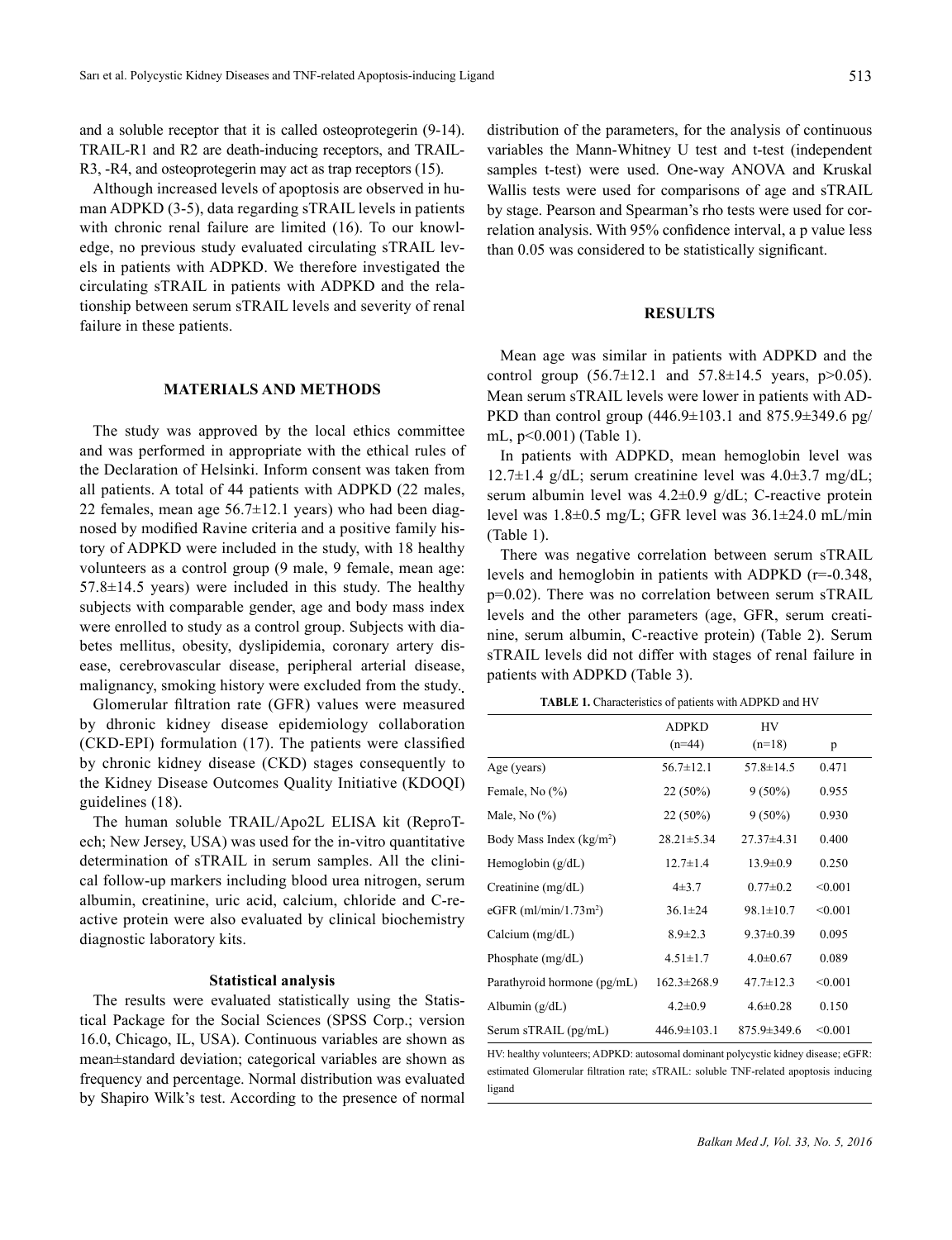**TABLE 2.** Correlation between serum sTRAIL levels, demographics and laboratory parameters in patients with ADPKD

|                                  | Serum sTRAIL (pg/mL) |       |  |
|----------------------------------|----------------------|-------|--|
|                                  | $\mathbf{r}$         | p     |  |
| Age (years)                      | 0.175                | 0.445 |  |
| Body Mass Index $(kg/m2)$        | 0.150                | 0.550 |  |
| Hemoglobin $(g/dL)$              | $-0.348$             | 0.02  |  |
| C-Reactive Protein (mg/L)        | 0.059                | 0.940 |  |
| Creatinine $(mg/dL)$             | 0.135                | 0.750 |  |
| eGFR(ml/min/1.73m <sup>2</sup> ) | 0.127                | 0.720 |  |
| Calcium $(mg/dL)$                | 0.120                | 0.355 |  |
| Phosphate $(mg/dL)$              | 0.025                | 0.625 |  |
| Parathyroid hormone (pg/mL)      | 0.190                | 0.945 |  |
| Albumin $(g/dL)$                 | 0.155                | 0.150 |  |

ADPKD: autosomal dominant polycystic kidney disease; eGFR: estimated Glomerular filtration rate; sTRAIL: soluble TNF-related apoptosis inducing ligand

| <b>TABLE 3.</b> Age and sTRAIL in patients with ADPKD                                        |                    |                                                      |                   |                   |       |  |  |  |
|----------------------------------------------------------------------------------------------|--------------------|------------------------------------------------------|-------------------|-------------------|-------|--|--|--|
|                                                                                              | Stage II<br>$N=19$ | Stage III<br>$N=5$                                   | Stage IV<br>$N=4$ | Stage V<br>$N=16$ | p     |  |  |  |
| Age (year)                                                                                   | $56.5 \pm 13.6$    | $60.1 \pm 11.9$                                      | $57.3 + 9.7$      | $54.5 \pm 11.4$   | 0.565 |  |  |  |
| $\overline{\text{STRAIL}}$ (pg/mL)                                                           |                    | $447.9 \pm 104.6$ $452.1 \pm 110.5$ $439.8 \pm 68.6$ |                   | $436.7 \pm 103.5$ | 0.750 |  |  |  |
| HV: healthy volunteers; ADPKD: autosomal dominant polycystic kidney disease; eGFR: estimated |                    |                                                      |                   |                   |       |  |  |  |
| Glomerular filtration rate; sTRAIL: soluble TNF-related apoptosis inducing ligand            |                    |                                                      |                   |                   |       |  |  |  |

# **DISCUSSION**

Autosomal dominant polycystic kidney disease is a genetic disease that presented by the development of many cysts in the kidney and other organs. The certain mechanism involved in the pathogenesis of ADPKD has not been determined. There have been major advances in the study of the pathophysiology of cyst formation and the progression of renal failure in ADPKD (2). One of those potential factors in cyst formation and loss of non-cystic tubules leading to renal failure in AD-PKD is apoptosis. Increased levels of apoptosis are observed in human ADPKD (3-5) and experimental models of ADPKD (19-22). Furthermore, apoptosis has been reported in kidneys of humans with ADPKD regardless of renal function (5).

Cell death via apoptosis through the stimulation of specific intracellular pathways is a stimulation response of cells to affected microenvironments (22,23). Lethal cytokines, they are members of the TNF superfamily, stimulate decease receptors on the cell surface with consequent stimulation of caspases, central activators, and effectors of apoptosis (23-25). The apoptotic process is regulated by a host of checks and balances with a many of positive and negative factors (26). The

TNF- $\alpha$  is essential for induction of cytokine cascade which composing immune response. Also, TNF-α participates in immune response, inflammation and wound healing. The role and molecular function of the TRAIL and its receptors' system in the immune system has been extensively studied and various results were presented (8-14,27).

Vascular calcification and endothelial dysfunction are frequent in patients with chronic kidney disease. Accumulating experimental and clinical evidence suggests that TRAIL is associated with atherosclerosis. The circulating TRAIL level is positively associated with endothelial function, and TRAIL deficiency results in accelerated calcification in atherosclerosis (28-30).

Although increased levels of apoptosis are observed in human ADPKD, to our knowledge, no previous study has evaluated circulating sTRAIL levels in patients with ADPKD. In this study, we assessed the serum levels of sTRAIL as a marker of overall apoptotic activity in ADPKD. Serum sTRAIL levels were lower in patients with ADPKD than control group.

Data regarding sTRAIL levels in patients with CKD are limited (16). Liabeuf et al. (16) reported that patients undergoing hemodialysis had significantly lower serum sTRAIL levels when compared with patients with earlier stages of CKD, and lower serum STRAIL levels had been related to increased mortality in CKD patients. Furthermore, they found no correlation between serum sTRAIL and estimated GFR. Serum sTRAIL levels were not different between stages of CKD. This different result in patients with undergoing hemodialysis may be related etiological factor of chronic renal failure and blood sample collection time (predialysis or after dialysis period). Our study population was homogenous etiology (AD-PKD) of CKD and sample for blood collection in pre-dialythic period. In addition, we did not find any correlation between sTRAIL and the estimated GFR, similarly their study.

Clinical presentation of ADPKD differs from the other CKD causes with less frequent occurrence of anemia due to higher serum erythropoietin levels. Recent studies indicate that in ADPKD patients, proximal tubuli is the main site for erythropoietin production and erythropoietin is significantly enriched in cysts of proximal tubular origin (31,32). Both in vitro and in vivo studies have clearly documented that TRAIL shows regulatory functions in hematopoiesis under normal and pathological conditions (33-36). Choi reported that negative correlation between STRAIL and hemoglobin levels in healthy adults (34). We also found a negative correlation between sTRAIL and hemoglobin levels in patients with ADPKD.

Our study has several limitations. First, the sample size of our cohort (especially for each stage of CKD) was relatively small. Second, we relied on single measurement serum sTRAIL levels instead of serial monitoring. Third, we did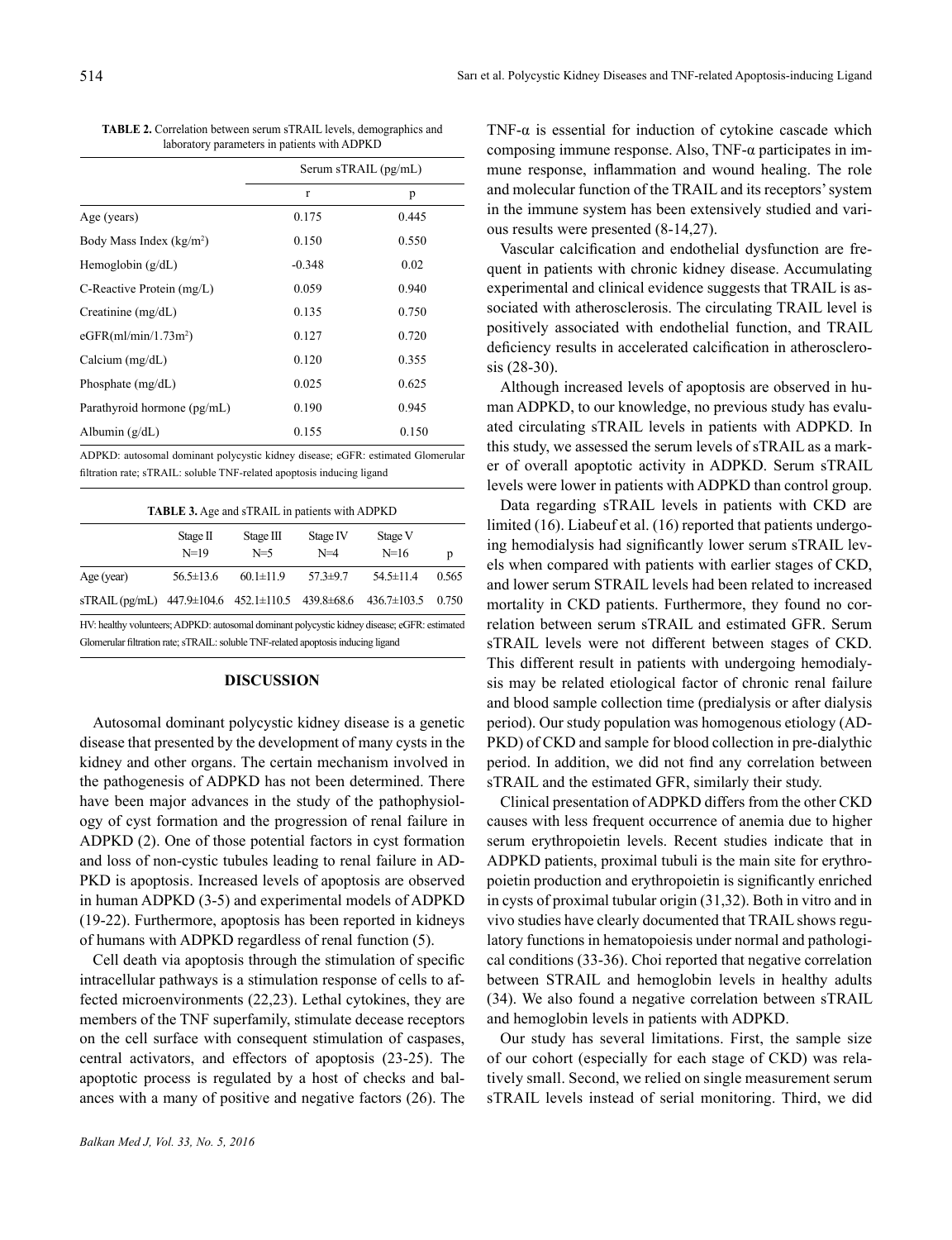not analyze the cellular (for example cystic lesion) levels of sTRAIL. Therefore, new studies that have more sample sizes are necessary for this purpose. In conclusion, our results show that ADPKD patients have depressed sTRAIL levels as an indicator of apoptosis which was not related to stage of CKD.

**Ethics Committee Approval:** Ethics committee approval was received fort his study from the ethics committee of Ministry of Health.

**Informed Consent:** Written informed consent was obtained from patients who participated in this study.

Peer-review: Externally peer-reviewed.

**Author contributions:** Concept - F.S., M.S. ; Design - F.S., A.D.Y.; Supervision - F. S.; Resource - F.S., G.E.G., M.S.; Materials - F.S., M.S., S.G.; Data Collection and/or Processing - F.S., G.E.G., A.B., S.G.; Analysis and/or Interpretation - F.S., A.B., S.G.; Literature Search - F.S.; Writing - F.S.; Critical Reviews - F.S., A.D.Y., R.Ç.

**Conflict of Interest:** No conflict of interest was declared by the authors.

**Financial Disclosure:** The authors declared that this study has received no financial support.

# **REFERENCES**

- 1. Gabow PA. Autosomal dominant polycystic kidney disease. *N Engl J Med* 1993;329:332–42. **[[CrossRef](http://dx.doi.org/10.1056/NEJM199307293290508)]**
- 2. Gattone VH 2nd, Calvet JP, Cowley BD Jr, Evan AP, Shaver TS, Helmstader K, et al. Autosomal recessive polycystic kidney disease in a murine model. A gross and microscopic description. *Lab Invest* 1988;59:231–8.
- 3. Zhou XJ, Kukes G. Pathogenesis of autosomal dominant polycystic kidney disease: role of apoptosis. *Diagn Mol Pathol*  1998;7:65-8. **[[CrossRef\]](http://dx.doi.org/10.1097/00019606-199804000-00001)**
- 4. Lanoix J, D'Agati V, Szabolcs M, Trudel M. Dysregulation of cellular proliferation and apoptosis mediates human autosomal dominant polycystic kidney disease (ADPKD). *Oncogene* 1996;13:1153-60.
- 5. Woo D. Apoptosis and loss of renal tissue in polycystic kidney diseases. *N Engl J Med* 1995;333:18-25. **[\[CrossRef](http://dx.doi.org/10.1056/NEJM199507063330104)]**
- 6. Wiley SR, Schooley K, Smolak PJ, Din WS, Huang CP, Nicholl JK, et al. Identification and characterization of a new member of the TNF family that induces apoptosis. *Immunity* 1995;3:673– 82. **[[CrossRef\]](http://dx.doi.org/10.1016/1074-7613(95)90057-8)**
- 7. Pitti RM, Marsters SA, Ruppert S, Donahue CJ, Moore A, Ashkenazi A. Induction of apoptosis by Apo-2 ligand, a new member of the tumor necrosis factor cytokine family. *J Biol Chem* 1996;271:12687–90. **[\[CrossRef](http://dx.doi.org/10.1074/jbc.271.22.12687)]**
- 8. Corallini F, Rimondi E, Secchiero P. TRAIL and osteoprotegerin: a role in endothelial physiopathology? *Front Biosci* 2008;13:135-47. **[[CrossRef](http://dx.doi.org/10.2741/2665)]**
- 9. Pan G, O'Rourke K, Chinnaiyan AM, Gentz R, Ebner R, Ni J, et al. The receptor for the cytotoxic ligand TRAIL. *Science*  1997;276:111–3. **[[CrossRef\]](http://dx.doi.org/10.1126/science.276.5309.111)**
- 10. Walczak H, Degli-Esposti MA, Johnson RS, Smolak PJ, Waugh JY, Boiani N, et al. TRAIL-R2: a novel apoptosis-mediating receptor for TRAIL. *EMBO J* 1997;16:5386–97. **[[CrossRef\]](http://dx.doi.org/10.1093/emboj/16.17.5386)**
- 11. Pan G, Ni J, Wei YF, Yu G, Gentz R, Dixit VM. An antagonist decoy receptor and a death domain-containing receptor for TRAIL. *Science* 1997;277:815-8. **[[CrossRef\]](http://dx.doi.org/10.1126/science.277.5327.815)**
- 12. Sheridan JP, Marsters SA, Pitti RM, Gurney A, Skubatch M, Baldwin D, et al. Control of TRAIL induced apoptosis by a family of signaling and decoy receptors. *Science* 1997;277:818-21. **[\[CrossRef](http://dx.doi.org/10.1126/science.277.5327.818)]**
- 13. Degli-Esposti MA, Dougall WC, Smolak PJ, Waugh JY, Smith CA, Goodwin RG. The novel receptor TRAIL-R4 induces NFkappaB and protects against TRAIL-mediated apoptosis, yet retains an incomplete death domain. *Immunity* 1997;7:813–20. **[[CrossRef](http://dx.doi.org/10.1016/S1074-7613(00)80399-4)]**
- 14. Shipman CM, Croucher PI. Osteoprotegerin is a soluble decoy receptor for tumor necrosis factor-related apoptosis-inducing ligand/Apo2 ligand and can function as a paracrine survival factor for human myeloma cells. *Cancer Res* 2003;63:912–6.
- 15. Smyth MJ, Takeda K, Hayakawa Y, Peschon JJ, van den Brink MR, Yagita H. Nature's TRAIL-on a path to cancer immunotherapy. *Immunity* 2003;18:1–6. **[[CrossRef](http://dx.doi.org/10.1016/S1074-7613(02)00502-2)]**
- 16. Liabeuf S, Barreto DV, Barreto FC, Chasseraud M, Brazier M, Choukroun G, et al. The circulating soluble TRAIL is a negative marker for inflammation inversely associated with the mortality risk in chronic kidney disease patients. *Nephrol Dial Transplant* 2010;25:2596-602. **[[CrossRef](http://dx.doi.org/10.1093/ndt/gfq042)]**
- 17. Levey AS, Stevens LA, Schmid CH, Zhang YL, Castro AF 3rd, Feldman HI, et al A New Equation to Estimate Glomerular Filtration Rate. *Ann Intern Med* 2009;150:604-12. **[[CrossRef](http://dx.doi.org/10.7326/0003-4819-150-9-200905050-00006)]**
- 18. K/DOQI clinical practice guidelines for chronic kidney disease: evaluation, classification, and stratification. National Kidney Foundation. *Am J Kidney Dis* 2002;39(2 Suppl 1):S1-266.
- 19. Murcia NS, Sweeney WE Jr, Avner ED. New insights into the molecular pathophysiology of polycystic kidney disease. *Kidney Int* 1999;55:1187-97. **[\[CrossRef\]](http://dx.doi.org/10.1046/j.1523-1755.1999.00370.x)**
- 20. Trudel M, Barisoni L, Lanoix J, D'Agati V. Polycystic kidney disease in SBM transgenic mice: role of c-myc in disease induction and progression. *Am J Pathol* 1998;152:219-29.
- 21. Winyard PJ, Nauta J, Lirenman DS, Hardman P, Sams VR, Risdon RA, et al. Deregulation of cell survival in cystic and dysplastic renal development. *Kidney Int* 1996;49:135-46. **[\[CrossRef\]](http://dx.doi.org/10.1038/ki.1996.18)**
- 22. Ecder T, Melnikov VY, Stanley M, Korular D, Lucia MS, Schrier RW, et al. Caspases, Bcl-2 proteins and apoptosis in autosomaldominant polycystic kidney disease. *Kidney Int* 2002;61:1220- 30. **[\[CrossRef\]](http://dx.doi.org/10.1046/j.1523-1755.2002.00250.x)**
- 23. Agostini M, Tucci P, Melino G. Cell death pathology: perspective for human diseases. *Biochem Biophys Res Commun* 2011;414:451-5. **[\[CrossRef\]](http://dx.doi.org/10.1016/j.bbrc.2011.09.081)**